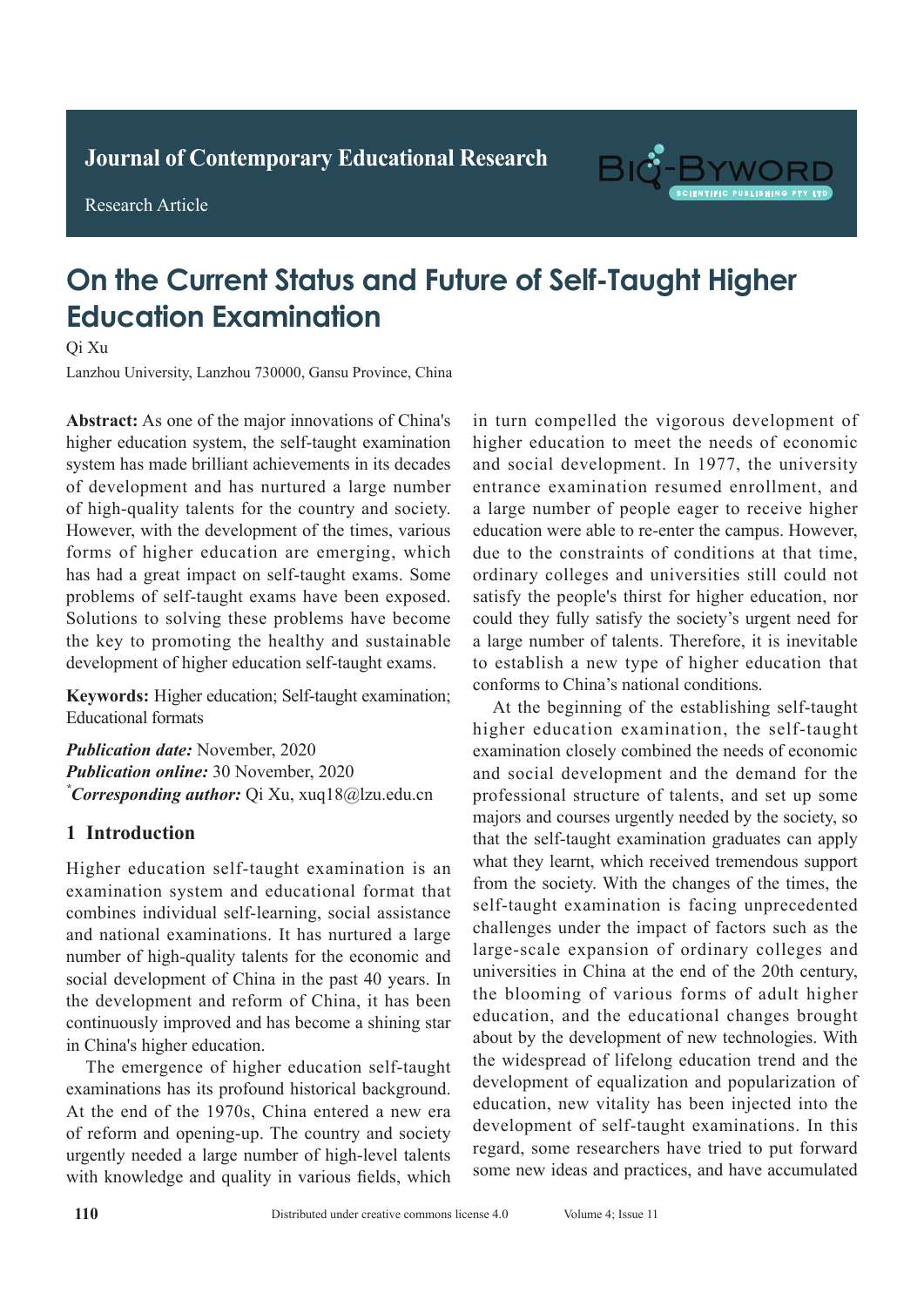valuable experience for the development of higher education self-taught exams and the development of China's higher education system.

The self-taught higher education examination has made brilliant achievements in the past 30 years and nurtured a large number of high-quality talents for the country and society. However, at current times, science and technology are changing with each passing day, and economic and social development pay more attention to efficiency. Education has entered a new phase of connotative development, all of which have put forward requirements and challenges for the sustainable and healthy development of self-taught higher education examinations. There are also some problems in the self-taught higher education examination itself that need to be solved urgently.

## **2 The professional setting cannot fully reflect the needs of current social development, and the professional system urgently needs to be supplemented and updated**

In the historical development stage of the self-taught exam, the professional setting and the social and economic needs are generally matched. The two interplay in such a way that the needs of social and economic development provide a guiding direction for the professional setting, and the professionally trained talents meet the society's demand for talents well. However, with the change of the times and the advent of the information era, the development of science and technology has accelerated, and the update cycle of knowledge has shortened, making the professional setting of self-taught exams out of touch with the actual needs of society. The professional settings of self-taught exams in many provinces and cities still remain the same as those many years ago, this weakened the open and flexible features of selftaught higher education exams. In addition, due to the lag in the professional settings, some majors have no one applying. In response to this situation, many provinces and cities have issued notices of suspension of exams in recent years. It is true that suspension of majors with saturated social demand is helpful for the rational use of educational resources and the social and economic benefits of self-taught exams. However, in the development of self-taught exams in recent years, we usually only see exam suspension

plans for some majors, but few new popular majors and emerging majors have been added. The number of majors in each province and city has shown a downward trend as a whole each year. On the one hand, the lagging and slow updating of majors is due to the incomplete knowledge system of emerging majors. The formulation of relevant professional plans and examination syllabus must undergo a comprehensive and detailed study, which objectively slows the time and progress of the entry of emerging majors into self-taught exams.

#### **3 The curriculum cannot meet the requirements of candidates' comprehensive development**

First of all, the curriculum of the self-taught higher education exam is designed to coordinate with the professional scheme to nurture high-quality talents that the society needs. The scientificity, rationality and practicality of the curriculum in the self-taught exam can directly restrict the quality of talents nurtured by the self-taught exam. For a long time, the professional setting of self-taught higher education exams basically imitated the professional schemes of the corresponding majors of ordinary colleges and universities, and selected several main subjects as the test content. This is conducive to learning from the experience of ordinary colleges and universities to nurture talents and maintaining a complete faculty system. However, due to the obvious differences between general higher education and self-taught exams, and the wide range of people taking selftaught exams is different from the situation of fulltime young people studying in ordinary colleges and universities, it is not feasible to copy the curriculum plan of ordinary colleges and universities for the selftaught exam. On the one hand, self-taught exams emphasize openness and flexibility, and many selftaught candidates do not have the means to study like full-time students; on the other hand, although ordinary colleges and universities also emphasize the combination of theory and practice, in reality, their courses setting reflects more of the study of theoretical literacy. This is in stark contrast to the attributes of self-taught exams that pay more attention to practical vocational training and followup education. Therefore, revising the curriculum to improve the practical skills of candidates is an issue that self-taught higher education exams have to face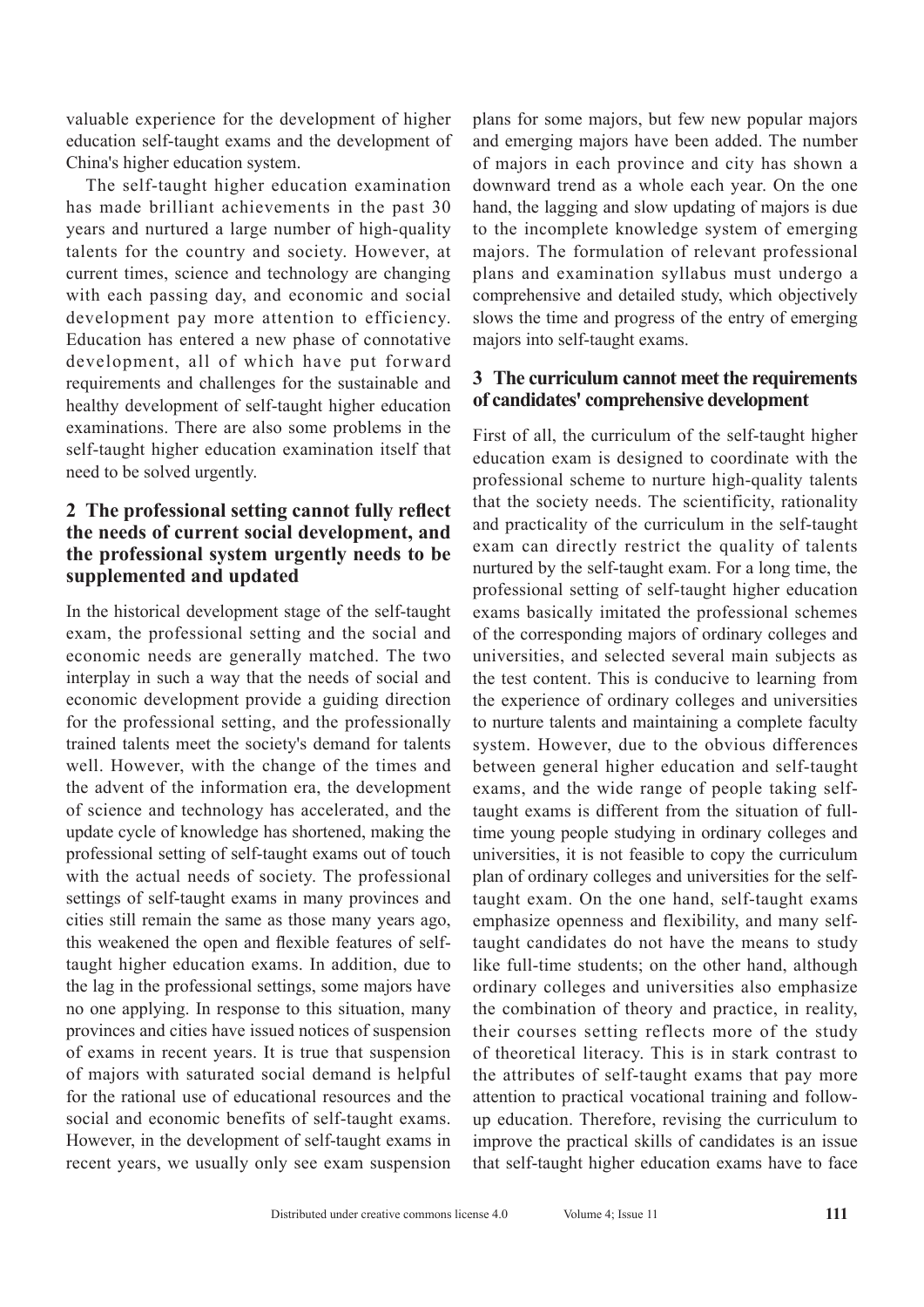for a long time.

Secondly, since entering the 21st century, the comprehensive implementation of quality education has become the consensus of the society. What society needs is compound talents comprehensively developed in morals, intellectuals, physicals and aesthetics. The curriculum of the self-taught exam mainly reflects the importance of intellectual education, while neglecting the important roles of other aspects. The number of courses assigned for self-taught exams is generally between 10 and 20, which is about one-fourth that of the professional curriculum of ordinary schools. To carry out immersive quality education, cultivate students' innovation skills and promote the formation of a sound personality in such limited curriculum is undoubtedly a major problem in the development of self-taught exams.

Thirdly, teaching materials are the basic tools for the course and the carrier of subject knowledge. The quality of teaching materials will directly affect the learning quality of the self-taught candidates. Although relevant national departments update and revise some professional textbooks every year, the speed of updating is still relatively lagging behind, and many emerging knowledge and skills need to be added to the textbooks. In addition, because the compilation of some self-taught textbooks emphasizes theory and neglects practicality, the difficulty in understanding knowledge in the test is not conducive to the cultivation of practical ability and the improvement of learning quality.

## **4 The social education system still needs to be improved**

As a bridge and link between individual selflearning in self-taught higher education examination and national examination, social assistance is of great significance for mobilizing all active factors to participate in self-taught examination assistance activities and improving student learning efficiency. With the development of society, the main body of social student assistance has become more diversified. The main body of social student assistance will carry out student assistance activities in an orderly manner in accordance with policy guidance and market demand to achieve corresponding social and economic benefits. However, there are also

some problems in the process of developing the social education system. First, the government's policy support for social education needs to be improved. Self-taught higher education exams have played an important role in the process of popularizing higher education in China with its advantages of low investment and high benefits. The government's investment in self-taught exams is mainly concentrated on basic business expenses, while investment in the social education institutions is less. This makes the internal driving force of social education institutions to run schools completely dependent on the market. If market demand changes, these institutions have to bear the corresponding market risk, which has a negative impact on the enthusiasm of the social education institutions for running schools. The healthy development of social education institutions can reflect the quality of school operation, and indirectly reflect the learning effect of candidates. Second, the current social education institutions are highly uneven in standards, lacking effective supervision and scientific quality monitoring system. Currently, many social education institutions are mainly directed by market demand, and use the educational resources they have to carry out student assistance activities for the candidates. The teaching process has great autonomy and randomness, and it is difficult to monitor and evaluate its quality. This has caused great risks and difficulties for self-taught candidates to choose education institutions. This not only damages the rights and interests of candidates, but also has a negative impact on the authority of self-taught higher education examinations and the image of national examinations.

## **5** The public does not sufficiently **understand the self-taught higher education examinations**

With the development of higher education in China, various forms of higher education are blooming, and there is a serious lack of public understanding of self-taught higher education exams. Firstly, the public lacks understanding of self-taught exams. Currently, many members of the public have a vague understanding of the self-taught exam as a form of education. This is caused by the lack of effective publicity. Secondly, the recognition of self-taught exam diplomas is not high in the society. China has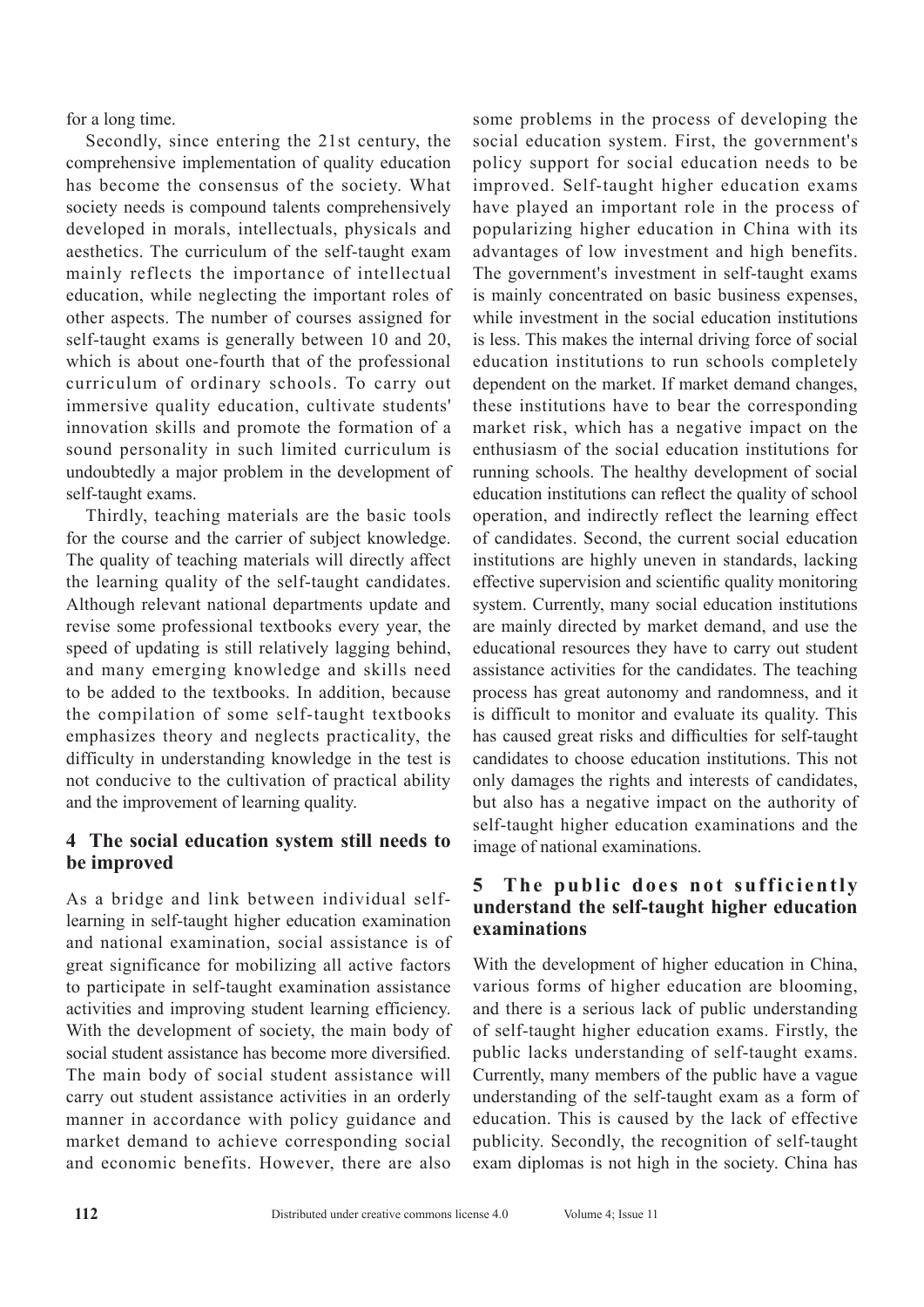established the statutory status of self-taught higher education examinations in the "Higher Education Act", but in reality, due to various conditions and factors, the society has questioned the knowledge and abilities of self-taught examination graduates, which is reflected in the employment and other aspects.

### **6 Due to the rise of new forms of education such as online education, self-taught higher education exams are gradually losing their advantages**

The development of information technology has led to the rapid development of online education, and the traditional advantages of openness, flexibility, and fairness of self-taught exams have become less obvious in the competition with online education. Specifically, compared with online education, selftaught exams have three major advantages that are being challenged. First, the advantage of admission restrictions. The self-taught higher education examination is very different from ordinary higher education in its openness, and the "lenient entry and strict exit" education model. Regardless of the initial education level being high or low, one can apply for the exam. With the development of online education, the characteristic of openness is no longer unique to self-taught exams, and the number of enrollment in online education remains high. Second, the advantage of flexible time. Self-taught exams used to attract a large number of in-service candidates with the flexibility of time, but now the development of online education makes this advantage become insignificant, because online education is built on a computer platform, and students can directly learn related courses on the online teaching platform at any time and anywhere, and communicate and discuss learning through the internet. Third, economic advantages. Self-taught exams used to expand rapidly in the society with its low cost and high benefits, but at the present stage, its economic advantages are also much less compared with online education. The general education system for online education undergraduates is about 2.5 years and the total tuition amounts to about RMB 5000~6000. The fees of selftaught exams and social education agencies vary. The full-time or part-time tuition is usually around RMB 5000~6000. The costs of the two are about the same. Therefore, the economic cost advantage of self-taught examination has been greatly impacted by online education.

The self-taught examination system is the world's largest open higher education system that best reflects the idea of lifelong education and the characteristics of a learning society. It is led by national examinations, based on individual independent learning, and has a wide range of social education resources participating in the assistance. It is a "university without walls" with Chinese characteristics and a cradle for selflearning.[1] China is currently facing profound social and economic changes, with various new industries and new professions springing up. The demand for high-quality talents in some industries has remained high for a long time, and the structural shortage of talents still persists for a long time, which provides the internal incentives for the development of selftaught higher education examination.

First, keep up with the pace of development of the times and make the professional setting better meet the needs of social and economic development. Government departments and relevant self-taught examination institutions should increase their sensitivity to social and economic development, and adjust professional settings in a timely manner according to the talent needs of social development. Not only must they promptly eliminate the majors with less social demand, but also the make appropriate expansions of original professional system in order to deliver a large number of highquality talents to the society.

Second, integrate ideological education and quality education into the curriculum to promote the overall development of students. Due to the limitations of the self-taught exam itself, it is difficult for us to add a large number of courses to the curriculum plan. So, in order to achieve the purpose of quality education, we can blend in relevant concepts in related courses and textbooks, and subtly influence students' worldview and values. At the same time, pay attention to practical teaching, strengthen collaboration with universities and enterprises, establish a practicing base, and cultivates students' practical skills and innovation capability in practical operation.

Third, strengthen the management and supervision of social aid institutions and improve the social aid system and quality evaluation system. Strictly implement the review and record system of educational institutions, strictly prevent illegal school running, and false advertising, etc., and strengthen